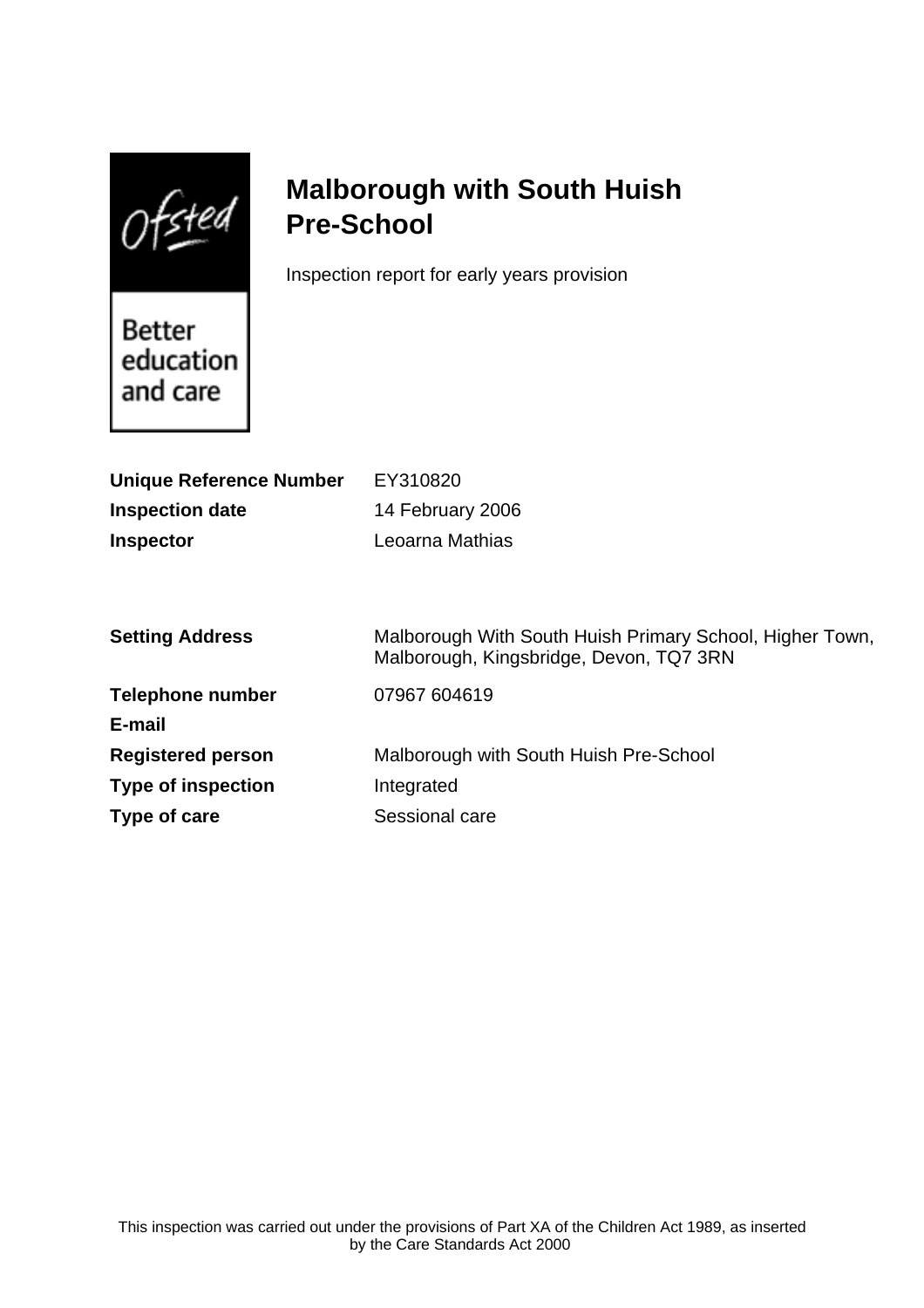# **ABOUT THIS INSPECTION**

The purpose of this inspection is to assure government, parents and the public of the quality of childcare and, if applicable, of nursery education. The inspection was carried out under Part XA Children Act 1989 as introduced by the Care Standards Act 2000 and, where nursery education is provided, under Schedule 26 of the School Standards and Framework Act 1998.

This report details the main strengths and any areas for improvement identified during the inspection. The judgements included in the report are made in relation to the outcomes for children set out in the Children Act 2004; the National Standards for under 8s day care and childminding; and, where nursery education is provided, the Curriculum guidance for the foundation stage.

The report includes information on any complaints about the childcare provision which Ofsted has received since the last inspection or registration or 1 April 2004 whichever is the later.

# **The key inspection judgements and what they mean**

Outstanding: this aspect of the provision is of exceptionally high quality Good: this aspect of the provision is strong Satisfactory: this aspect of the provision is sound Inadequate: this aspect of the provision is not good enough

For more information about early years inspections, please see the booklet Are you ready for your inspection? which is available from Ofsted's website: www.ofsted.gov.uk.

# **THE QUALITY AND STANDARDS OF THE CARE AND NURSERY EDUCATION**

On the basis of the evidence collected on this inspection:

The quality and standards of the care are good. The registered person meets the National Standards for under 8s day care and childminding.

The quality and standards of the nursery education are good.

# **WHAT SORT OF SETTING IS IT?**

Malborough with South Huish Pre-school has operated for many years in the village, and recently moved into a single storey Elliott Building within the grounds of Malborough and South Huish Primary School. The group has exclusive use of the building along with a secure outdoor area. The also have access to the school's larger playground.

The group is open from 09:05 hours until 12:00 hours Monday to Friday during term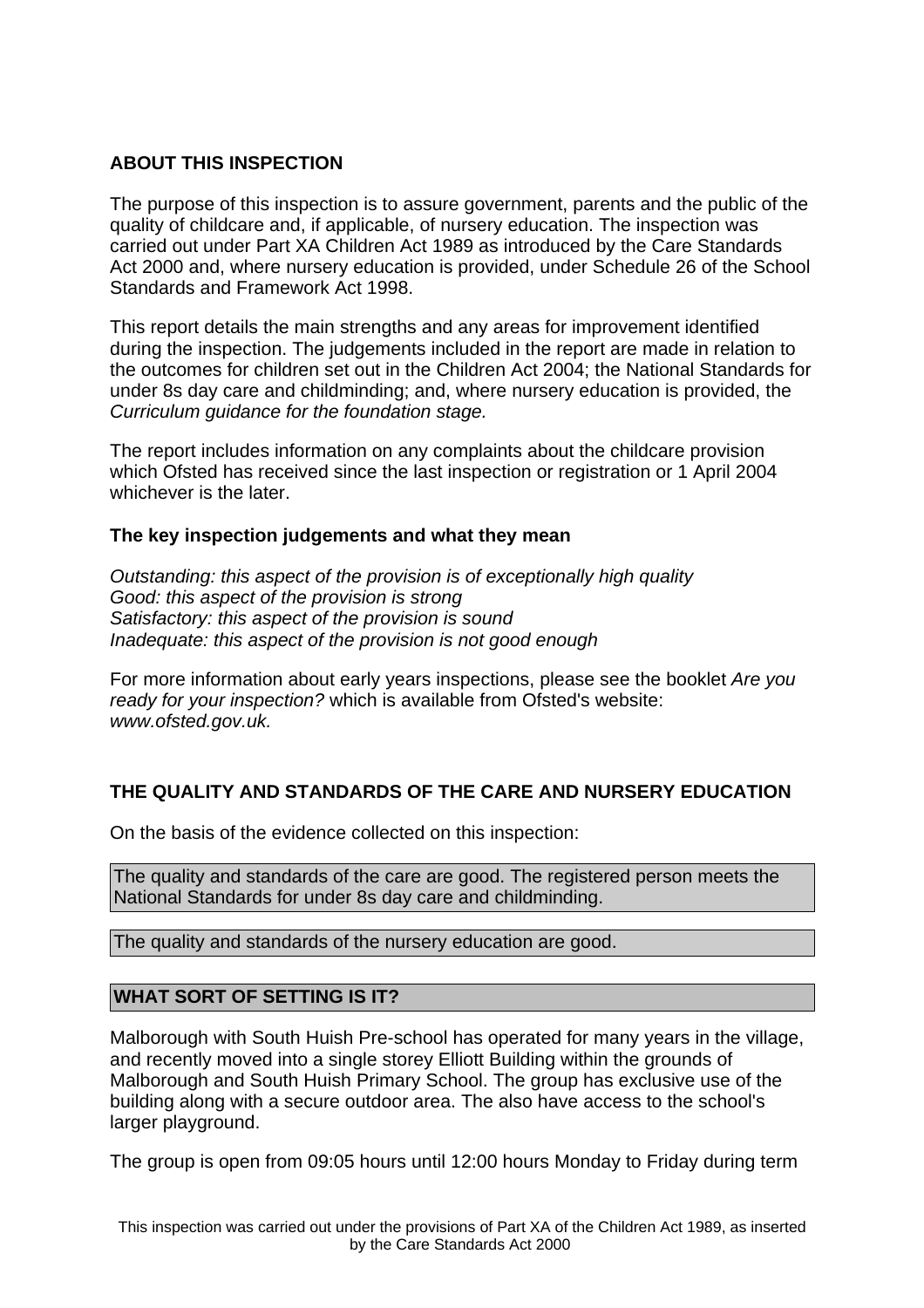time, with a lunch club offered between 12:00 hours and 13:00 hours on those days. There are currently 20 children on roll, 14 of whom are in receipt of nursery education funding. The group supports children with special educational needs or English as an additional language, though none are currently in attendance.

The group is run by a voluntary committee made up of parents. The committee employs two members of staff to work with the children, one of whom holds an National Vocational Qualification (NVQ) 3 in child care and the other of whom is working towards that same qualification. The group also has a trainee who is working towards an NVQ 2. The group receives support from the Local Authority, and is a member of the Pre-school Learning Alliance.

# **THE EFFECTIVENESS OF THE PROVISION**

#### **Helping children to be healthy**

The provision is good.

Children are developing a clear understanding of what it means to be healthy. They can identify nutritious foods as a result of staff taking regular opportunities to discuss what they eat, and enjoy healthy items and drinks, such as apple slices and milk, at snack time. Staff employ sensible cleaning routines throughout the session; for example, by regularly wiping surfaces in between activities, or encouraging the children to wash their hands after craft activities, before food and before cooking activities. Children are, as a result, becoming increasingly independent in their personal care. Sufficient members of the staff team are first aid trained, promoting children's access to a safe environment, and children's health needs are suitably monitored through the use of appropriate documentation systems, such as accident books, medicine administration procedures and a comprehensive health and safety policy. Children enjoy regular opportunities for outdoor play within the school grounds, using a variety of equipment; such as, hoops, balls and trikes. Staff supervise physical games closely to ensure that they successfully promote children's development. During clement weather, the provision is organised to allow free movement between the indoor and outdoor environment, further encouraging children to move with confidence and safety, and enriching the learning experience.

# **Protecting children from harm or neglect and helping them stay safe**

The provision is good.

Children are cared for in a secure environment, where both staff and parents contribute to ensuring access to the children by other adults is closely monitored. Hazards to children are minimised through regular risk assessments and daily checks, and high ratios of staff and volunteers to children ensures that children are closely supervised at all times. Resources and equipment are largely well organised, which allows children to independently access them while staying safe. Fully evaluated fire drills are held regularly, further promoting children's safety in the event of an emergency. Children's welfare, while they are in the setting, is fully promoted, as staff and volunteers have a good understanding of their child protection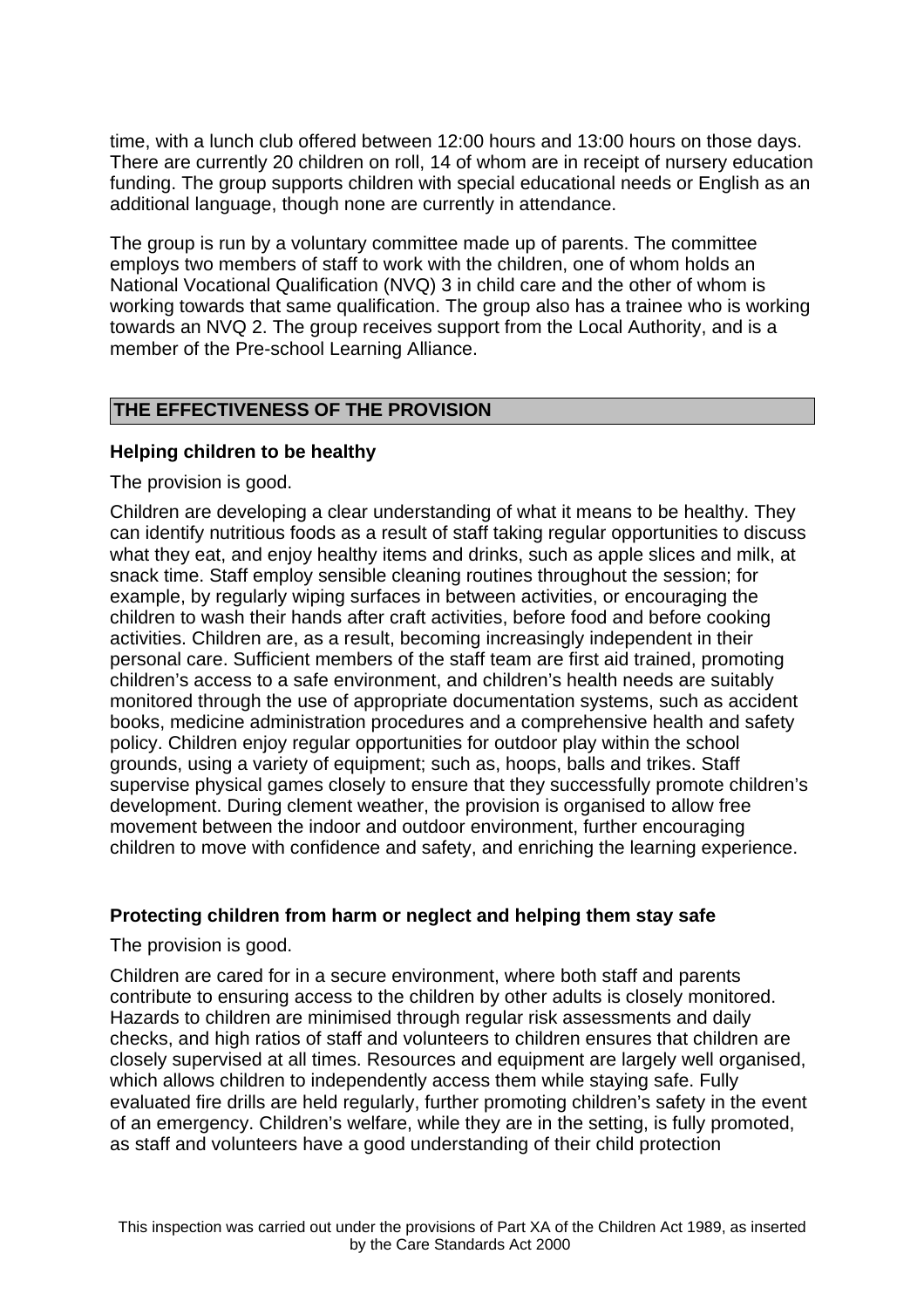responsibilities, attend regular training, and are clear about the procedures to follow should concerns arise.

# **Helping children achieve well and enjoy what they do**

The provision is good.

Children settle quickly upon arrival, responding well to the warm welcome they receive. Strong relationships between children and staff are in evidence, as children readily gravitate towards staff when they need help, are upset, or want to share their achievements. Staff adapt their planning to meet the needs of the younger children within the group, and are currently introducing the Birth to three matters framework to further improve their provision for these children.

#### Nursery Education

The quality of teaching and learning is good. Children concentrate well, persisting with self chosen tasks and engaging with adult led activities. They respond promptly and enthusiastically when asked questions that make them think. Children are proud of their achievements, seeing much of their work displayed, and commenting that they have done things by themselves. Children are increasingly able to play co-operatively and to follow the group's agreed codes for behaviour, and often show kindness and consideration to others. More active children, do, on occasion, struggle to give their best throughout the session. However, staff recognise the needs of these children, and are working towards adapting the session to better meet their needs.

All children are making good progress towards the early learning goals in the six areas of learning. Children communicate readily with staff and each other during activities, and enjoy the challenge of answering questions posed by staff. They listen well at story time. They are also increasingly able to recognise their name in print, and to attempt writing it. Writing and mark making materials are readily accessible and well used by the children. Independent use of the book corner is not yet fully promoted by the staff, although plans are in place to make the area more appealing to the children. Children use number and counting frequently in their play, as well as being increasingly able to use the language of 'more' or 'less'. They can also make successful comparisons of size, and quantity when using sand and other resources. As a result of imaginative planning by staff, children are genuinely curious and knowledgeable about the world around them, discussing space and the sources of water with confidence. They also access resources that encourage them to become aware of other peoples, cultures and beliefs. They have very regular opportunities to design and make, using a broad range of resources including many recycled materials. As a result, they can make accurate observations about colour, texture and other features, as well as developing their skills in using tools and equipment. Children make good use of role-play areas within the setting, sustaining their imaginative games for significant periods of time. They also enjoy musical activities.

The play leader and her team have an increasingly secure knowledge of the Foundation Stage curriculum, and this, together with their understanding of each child's achievements, enables them to plan an interesting and varied range of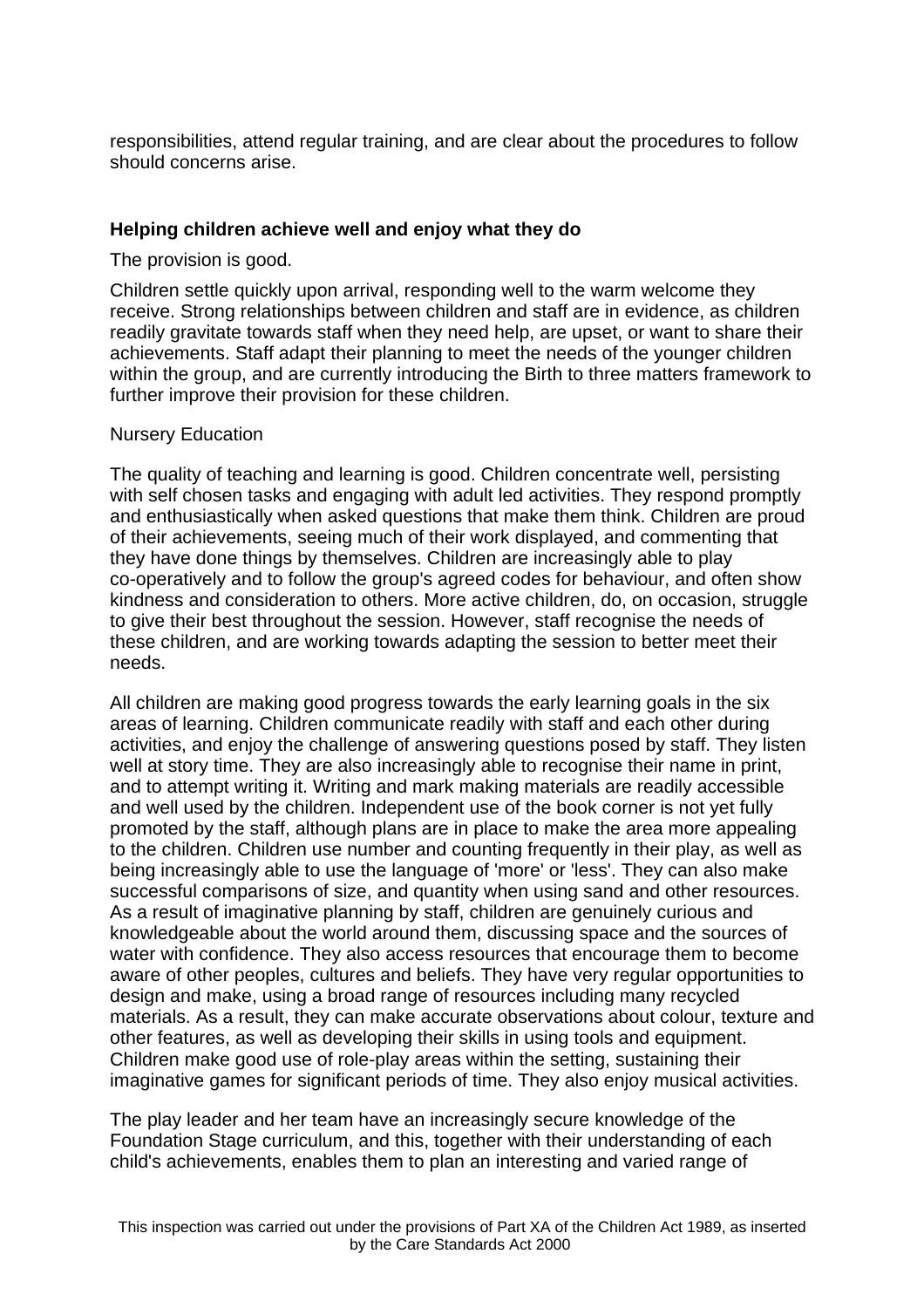activities that promote learning effectively. Most staff are skilled in using all of the naturally arising opportunities that occur to promote children's understanding, while as a team they acknowledge that there is further room for improvement in this area of the provision. Similarly, much has been done to improve the evaluation of adult practice in recent months, and although these evaluations have not yet encompassed all parts of the provision, they have brought about positive progress for the group. Adults are calm and give children plenty of praise, helping them to solve their disputes appropriately. Recent revisions to the system of observing and assessing children's progress and participation are beginning to pay dividends, by allowing staff to more closely match planning to need. Although there are times during the session where time is not used well enough to ensure that the most active children are fully engaged in their learning, staff are organised in their set up of space and resources, which, when taken overall, ensures that they can maximise the time available for working directly with the children.

# **Helping children make a positive contribution**

The provision is good.

Each child is made to feel welcome in the group, as key working systems ensure that every child is well known to at least one member of the staff team. The many conversations between children and staff allow adults to remain update with the significant events in children's lives. Children are encouraged to develop respect for difference and diversity in our society through regular teaching and accessing a range of resources that promote such understanding. They are, as a result, becoming increasingly aware of their own needs and the needs of others. This learning is further consolidated by staff who are consistent in encouraging children to behave well, to be considerate and well mannered. Children voluntarily share and use 'please' and 'thank you' without prompting. The pre-school Special Educational Needs Co-ordinator (SENCO) has a good understanding of her role, and strong relationships with outside agencies, and as such is able to offer effective support to children with special educational needs. Children's social, moral, spiritual and cultural development is fostered appropriately.

The partnership with parents is good. Parents are encouraged to be regular volunteers, giving them valuable insight into how their child learns. Systems for recording children's educational progress are improving, and regular key worker-parent appointments are being introduced. Termly newsletters keep parents informed about the work of the group, and the current activity themes, and good relationships between staff and parents are in evidence. As a result, children enjoy high levels of continuity of care between home and the setting.

# **Organisation**

The organisation is good.

The pre-school meets the needs of the range of children for whom it provides. Well maintained ratios of staff to children, and the presence of regular volunteers, ensures that children enjoy plentiful support and attention as they play and learn. Children are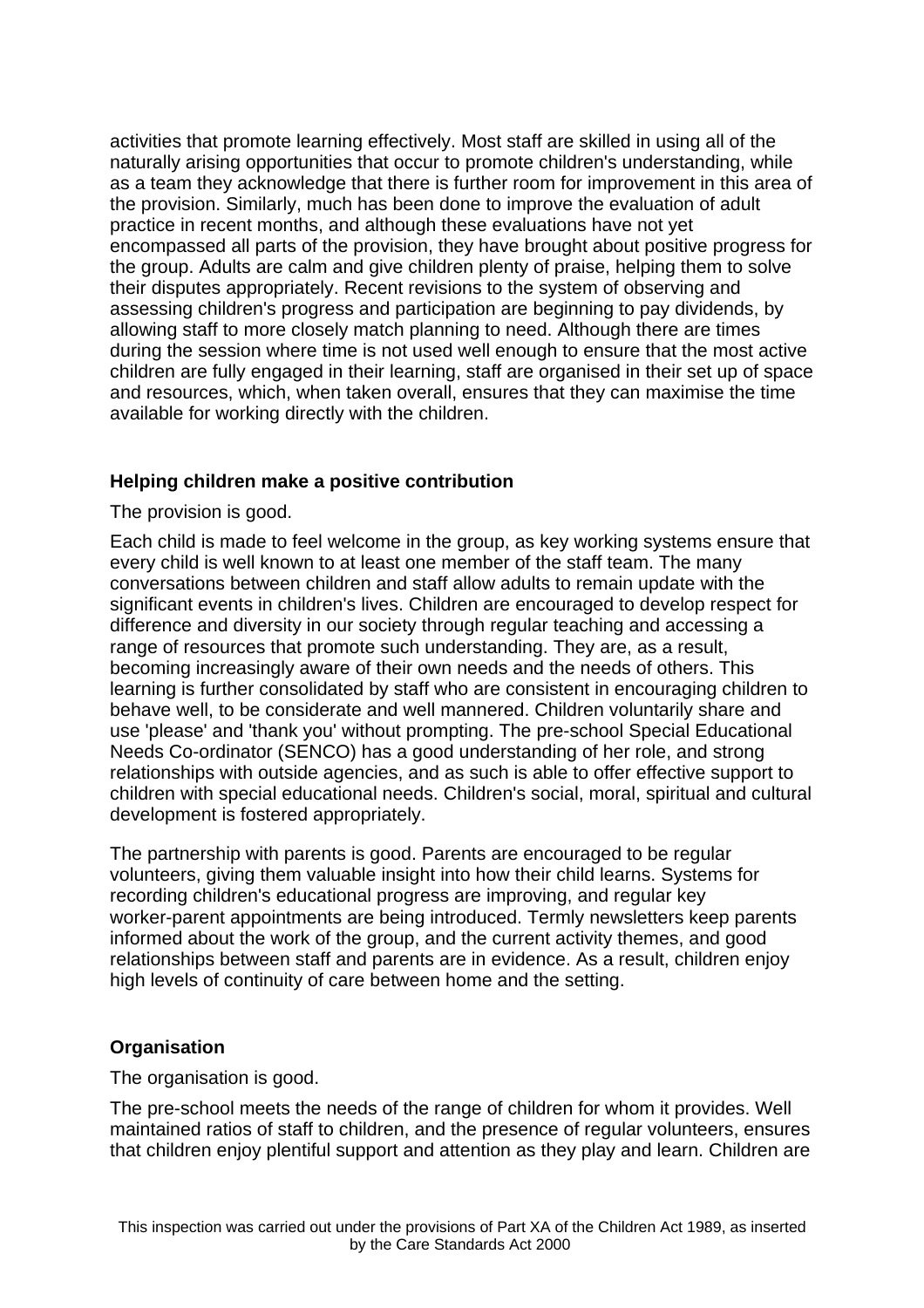cared for by staff who are confident in their roles and are given substantial access to training. The play leader and the committee chair have, when taken overall, a good understanding of their regulatory responsibilities. They acknowledge that changes to their appointment, vetting and complaints procedures are necessary to ensure that they are operating wholly in line with the National Standards. However, in all other respects, policies and documentation systems are in good order, giving children access to a well run group.

The leadership and management of the group is good. Despite the challenges of running a small rural group the committee provides consistent support to its staff team, particularly in the area of accessing training and outside agency support. The group has survived the challenges of sustainability, and is now becoming an increasingly valuable and integral part of the school, upon whose site they are based. The leadership team is able to reflect on the challenges that remain, and to take proactive steps to ensure that the cycle of continuous improvement is maintained, while acknowledging that not all parts of the provision, such as the book corner, the timing of physical play, or the use of the calendar, are rigorously evaluated as yet. However, the play leader is now able to delegate larger amounts of responsibility to her able team, and to encourage all to be involved in evaluating the nursery education provision.

# **Improvements since the last inspection**

not applicable

# **Complaints since the last inspection**

There have been no complaints made to Ofsted since registration.

The provider is required to keep a record of complaints made by parents, which they can see on request. The complaints record may contain complaints other than those made to Ofsted.

# **THE QUALITY AND STANDARDS OF THE CARE AND NURSERY EDUCATION**

On the basis of the evidence collected on this inspection:

The quality and standards of the care are good. The registered person meets the National Standards for under 8s day care and childminding.

The quality and standards of the nursery education are good.

# **WHAT MUST BE DONE TO SECURE FUTURE IMPROVEMENT?**

**The quality and standards of the care**